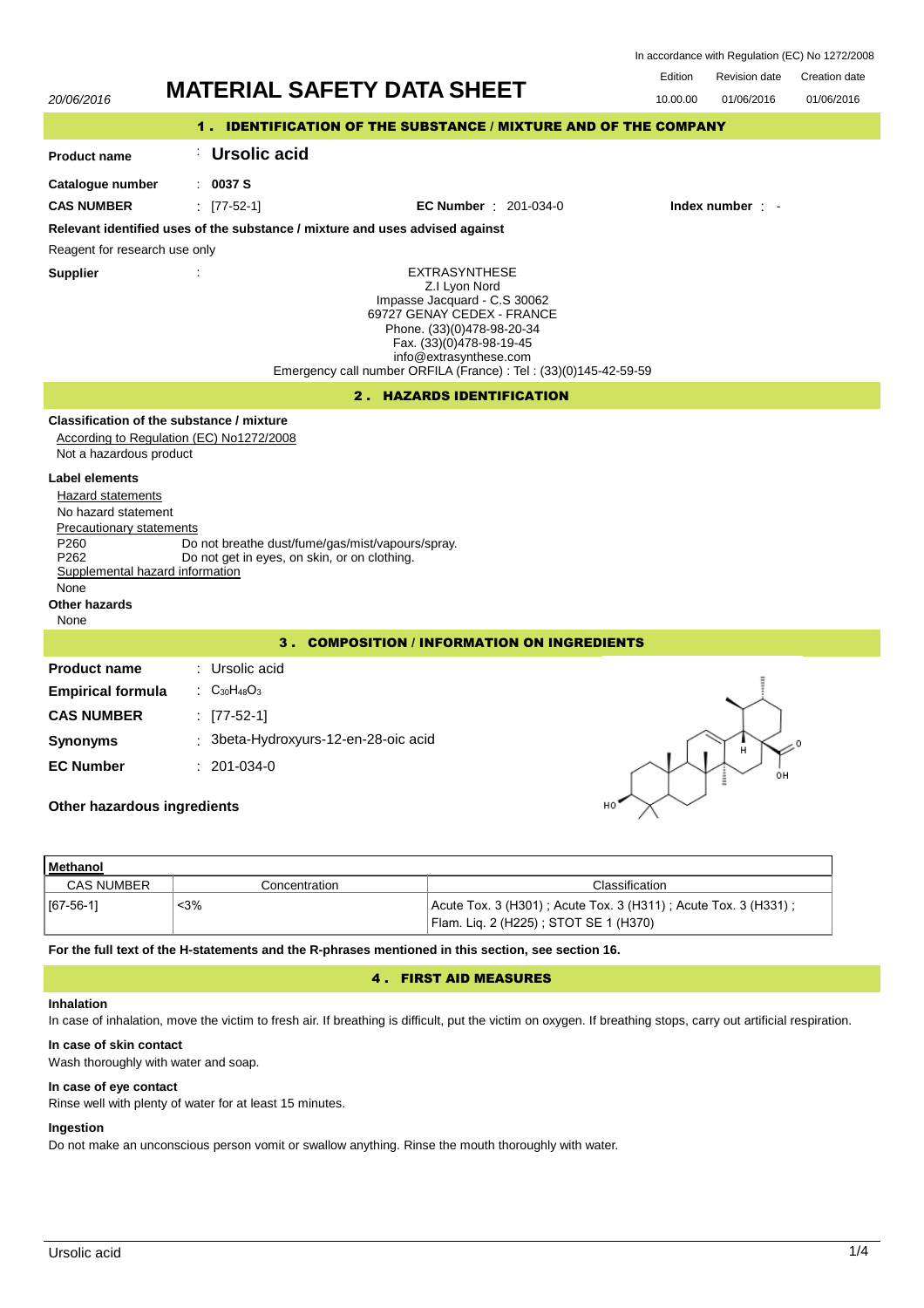### 5 . FIRE-FIGHTING MEASURES

# **Extinguishing media**

Carbon dioxide, dry powder.

## **Special hazards arising from the substance**

Harmful/toxic vapours, carbon oxides may be released during the fire.

### **Advise for fire-fighters**

Wear an autonomous breathing apparatus and suitable protection clothing against chemical agents.

### 6 . ACCIDENTAL RELEASE MEASURES

### **Personal precautions**

Use personal protective equipment. Evacuate the personnel from the contaminated zone. Ensure adequate ventilation.

## **Environnemental precautions**

Keeping away from drains, surface and ground waters.

### **Methods and materials for containment and cleaning up**

Clean up without creating dust and place in adapted and sealed containers for elimination. Wash the contaminated aera with water and soap. Confine washing water and dispose of it complying with the local regulations. After cleaning, quickly eliminate traces of water with a product absorbing liquids (for example : sand, sawdust, universal binder, Kieselguhr).

## 7 . HANDLING AND STORAGE

## **Precautions for safe handling**

Avoid formation of dust. Avoid contact with skin and eyes. During handling, wear suitable personal protective equipment (see section 8). Follow the normal measures for preventive fire protection.

**Specific handling** No data available.

### **Specific end use(s)**

No data available

### **Conditions for safe storage, including any incompatibilities**

Store in a cool well-ventilated place.

Keep container tightly closed in a dry place away from light.

Store at <+8°C

## 8 . EXPOSURE CONTROL/PERSONAL PROTECTION

### **Respiratory protection**

Wear imperatively an appropriated mask/respirator, tested and approved by standards such as NIOSH (US) or CEN (EU).

#### **Hand protection**

Handle with protective gloves. The selected gloves have to satisfy the specifications of EU Directive 89/686/EEC and the standard EN 374 derived from it.

### **Eye protection**

Wear safety glasses.

### **Skin protection**

Wear suitable protective clothing according to the quantity and the level of activity of the substance at the workplace.

## 9 . PHYSICAL AND CHEMICAL PROPERTIES

| Information on basic physical and chemical properties |                                 |
|-------------------------------------------------------|---------------------------------|
| Physical state                                        | : Powder                        |
| Color                                                 | : White                         |
| Solubility in                                         | : Ethyl alcohol (Soluble)       |
| Melting point                                         | $:$ No data available.          |
| Initial boiling point                                 | : No data available.            |
| Flash point                                           | : No data available.            |
| рH                                                    | : No data available.            |
| Partition coefficient: n-octanol/water                | : No data available.            |
| Auto-ignition temperature                             | $\therefore$ No data available. |
| Decomposition temperature                             | : No data available.            |
| Viscosity                                             | $\therefore$ No data available. |
| <b>Other information</b><br>No data available         |                                 |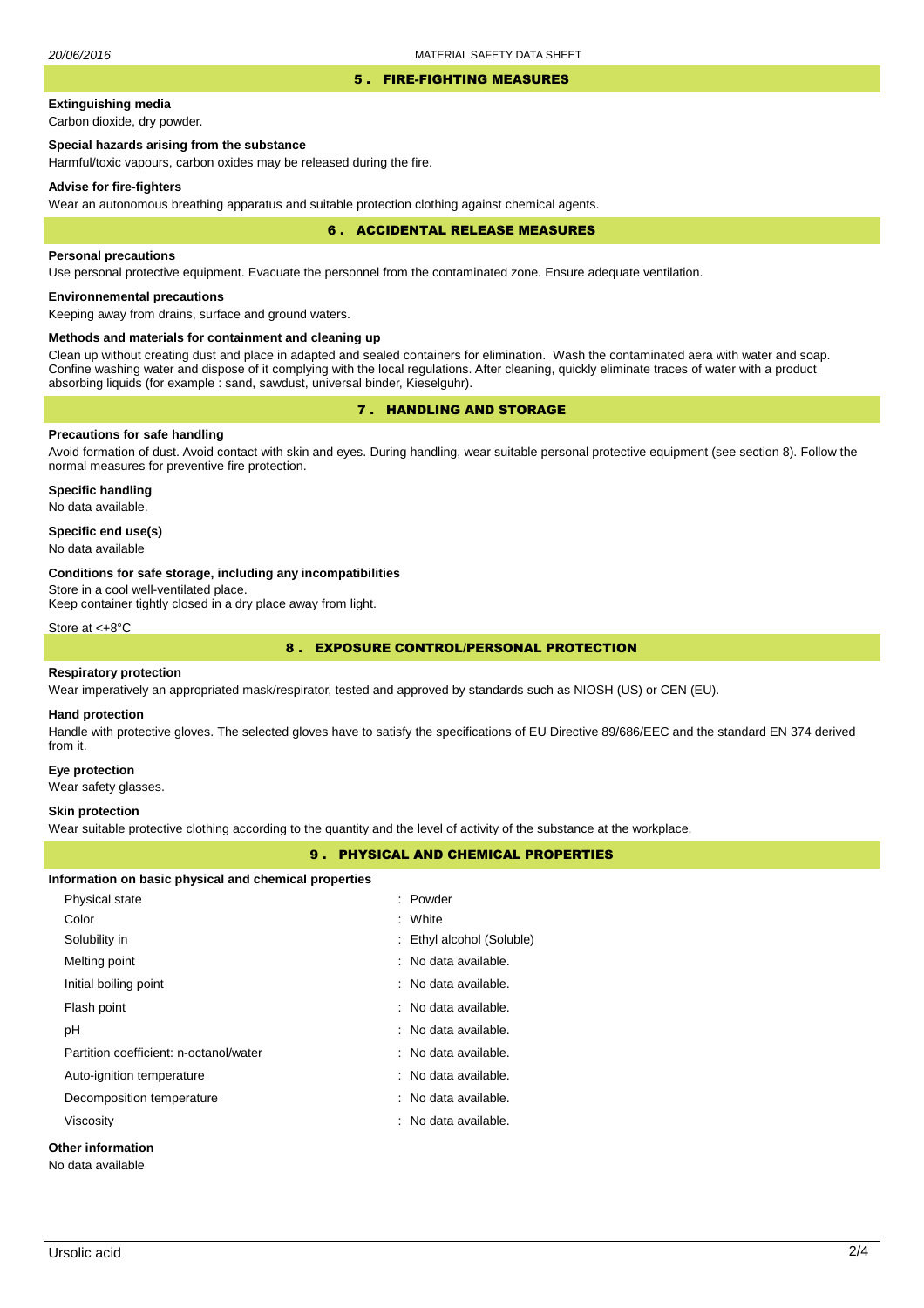### 10 . STABILITY AND REACTIVITY

#### **Reactivity**

No data available.

## **Chemical stability**

Stable under recommanded storage conditions.

#### **Possibility of hazardous reactions**

No hazardous reactions during storage and handling complying with the instructions.

**Conditions to avoid**

No data available.

**Incompatible materials**

No data available.

### **Hazardous decomposition products**

No hazardous decomposition products if the instructions for handling and storage are respected. During high overheating of the substance or during a fire, hazardous decomposition products may be produced.

## 11 . TOXICOLOGICAL INFORMATION

### **Acute oral toxicity**

No data available.

## **Acute dermal toxicity**

No data available.

#### **Acute inhalation toxicity**

No data available.

### **Skin Corrosion**

No data available.

#### **Skin Irritation**

No data available.

## **Serious Eye Damage**

No data available.

### **Eye Irritation**

No data available.

### **Respiratory Sensitisation**

No data available.

### **Skin Sensitisation**

No data available.

### **Germ Cell Mutagenicity**

No data available.

### **Carcinogenictiy**

No data available.

## **Reproductive Toxicity**

No data available.

## **Specific Target Organ Toxicity - Single Exposure**

No data available.

### **Specific Target Organ Toxicity - Repeated Exposure**

No data available.

### **Aspiration Hazard**

No data available.